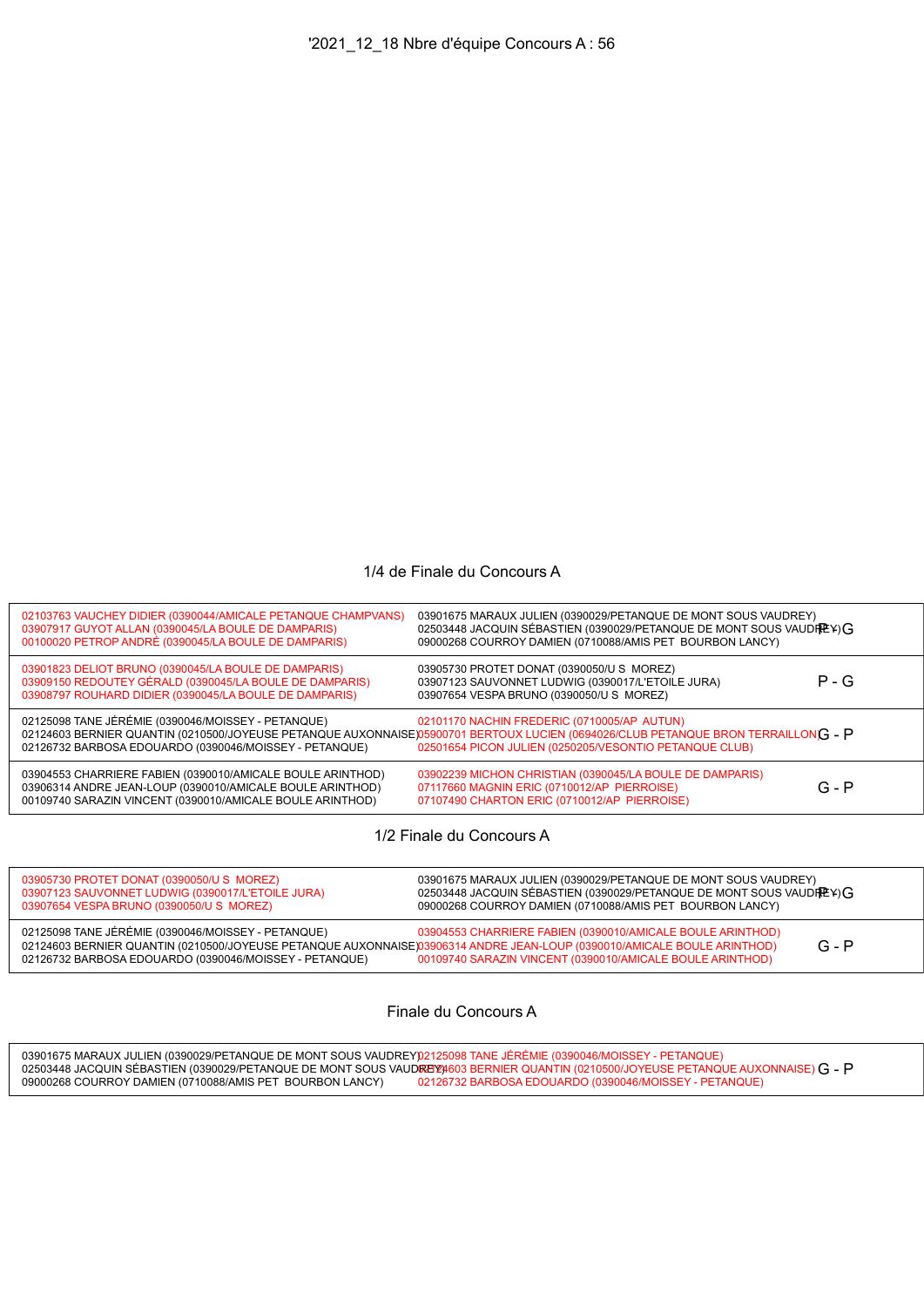## 1/4 de Finale du Concours B

| 07115827 SAGOT MAXIME (0390004/AMICALE BOULE JURASSIENNE)<br>03907523 RAZAFINDRAKOTO DAVIDA (0390017/L'ETOILE JURA)<br>076-TNR-101/003 RATREMA TSIRINTSOA (0250217/BEURE PETANQUE CLUB03904447 COLLET GÉRALD (0390045/LA BOULE DE DAMPARIS) | 07114281 VION JEAN-FRANCOIS (0390045/LA BOULE DE DAMPARIS)<br>03908913 SICOT CHRISTOPHE (0390044/AMICALE PETANQUE CHAMPVANS) $P - G$                                                    |         |
|---------------------------------------------------------------------------------------------------------------------------------------------------------------------------------------------------------------------------------------------|-----------------------------------------------------------------------------------------------------------------------------------------------------------------------------------------|---------|
| 02122723 BOUTON FABRICE (0390043/DOLE PETANQUE CLUB)<br>03908241 POUCHAIN CHRISTOPHE (0390045/LA BOULE DE DAMPARIS)<br>03903333 BARCELO ALAIN (0390045/LA BOULE DE DAMPARIS)                                                                | 03907223 PIARD MICHEL (0390020/CARREAU CHAMPAGNOLAIS)<br>03904627 FAURE JEAN-PHILIPPE (0390024/PETANQUE SALINOISE)<br>02.028.0065 MOUREAUX THIERRY (0250217/BEURE PETANQUE CLUB)        | $G - P$ |
| 07006556 ROLLIN NADÈGE (0250103/PETANQUE BOROILLOTTE)<br>06804220 WOESSNER GRÉGORY (0681008/PC ST MARTIN)<br>06804275 SCHANDELMEYER JULIEN (0250103/PETANQUE BOROILLOTTE)                                                                   | 03901609 TABOURET DJANGO (0390051/PETANQUE SANCLAUDIENNE)<br>07102395 GIOVANNINI FREDERIC (0390051/PETANQUE SANCLAUDIENNE)<br>07118674 MUZEAU FLORIAN (0710080/PETANQUE SAN GERMINOISE) | $P - G$ |
| 02512140 ROBISSON THOMAS (0250212/LA BOULE MONTFERRANDAISE)<br>02508226 ROY MARTINE (0250212/LA BOULE MONTFERRANDAISE)<br>02510866 ROY MARC (0250212/LA BOULE MONTFERRANDAISE)                                                              | 03905884 REYNAUD PIERRE (0390023/PETANQUE POLINOISE)<br>07002152 MOUGIN CHRISTOPHE (0390023/PETANQUE POLINOISE)<br>03908547 FOURNIER GRÉGORY (0390023/PETANQUE POLINOISE)               | $P - G$ |
|                                                                                                                                                                                                                                             |                                                                                                                                                                                         |         |

1/2 Finale du Concours B

| 02122723 BOUTON FABRICE (0390043/DOLE PETANQUE CLUB)<br>03908241 POUCHAIN CHRISTOPHE (0390045/LA BOULE DE DAMPARIS)<br>03903333 BARCELO ALAIN (0390045/LA BOULE DE DAMPARIS)                                                                 | 03901609 TABOURET DJANGO (0390051/PETANQUE SANCLAUDIENNE)<br>07102395 GIOVANNINI FREDERIC (0390051/PETANQUE SANCLAUDIENNE)<br>07118674 MUZEAU FLORIAN (0710080/PETANQUE SAN GERMINOISE) | $P - G$ |
|----------------------------------------------------------------------------------------------------------------------------------------------------------------------------------------------------------------------------------------------|-----------------------------------------------------------------------------------------------------------------------------------------------------------------------------------------|---------|
| 07114281 VION JEAN-FRANÇOIS (0390045/LA BOULE DE DAMPARIS)<br>03908913 SICOT CHRISTOPHE (0390044/AMICALE PETANQUE CHAMPVANS)07002152 MOUGIN CHRISTOPHE (0390023/PETANQUE POLINOISE)<br>03904447 COLLET GÉRALD (0390045/LA BOULE DE DAMPARIS) | 03905884 REYNAUD PIERRE (0390023/PETANQUE POLINOISE)<br>03908547 FOURNIER GRÉGORY (0390023/PETANQUE POLINOISE)                                                                          | $G - P$ |

Finale du Concours B

| 03901609 TABOURET DJANGO (0390051/PETANQUE SANCLAUDIENNE) | 07114281 VION JEAN-FRANCOIS (0390045/LA BOULE DE DAMPARIS)                                                                         |
|-----------------------------------------------------------|------------------------------------------------------------------------------------------------------------------------------------|
|                                                           | 07102395 GIOVANNINI FREDERIC (0390051/PETANQUE SANCLAUDIENNE) 03908913 SICOT CHRISTOPHE (0390044/AMICALE PETANQUE CHAMPVANS) G - P |
| 07118674 MUZEAU FLORIAN (0710080/PETANQUE SAN GERMINOISE) | 03904447 COLLET GERALD (0390045/LA BOULE DE DAMPARIS)                                                                              |